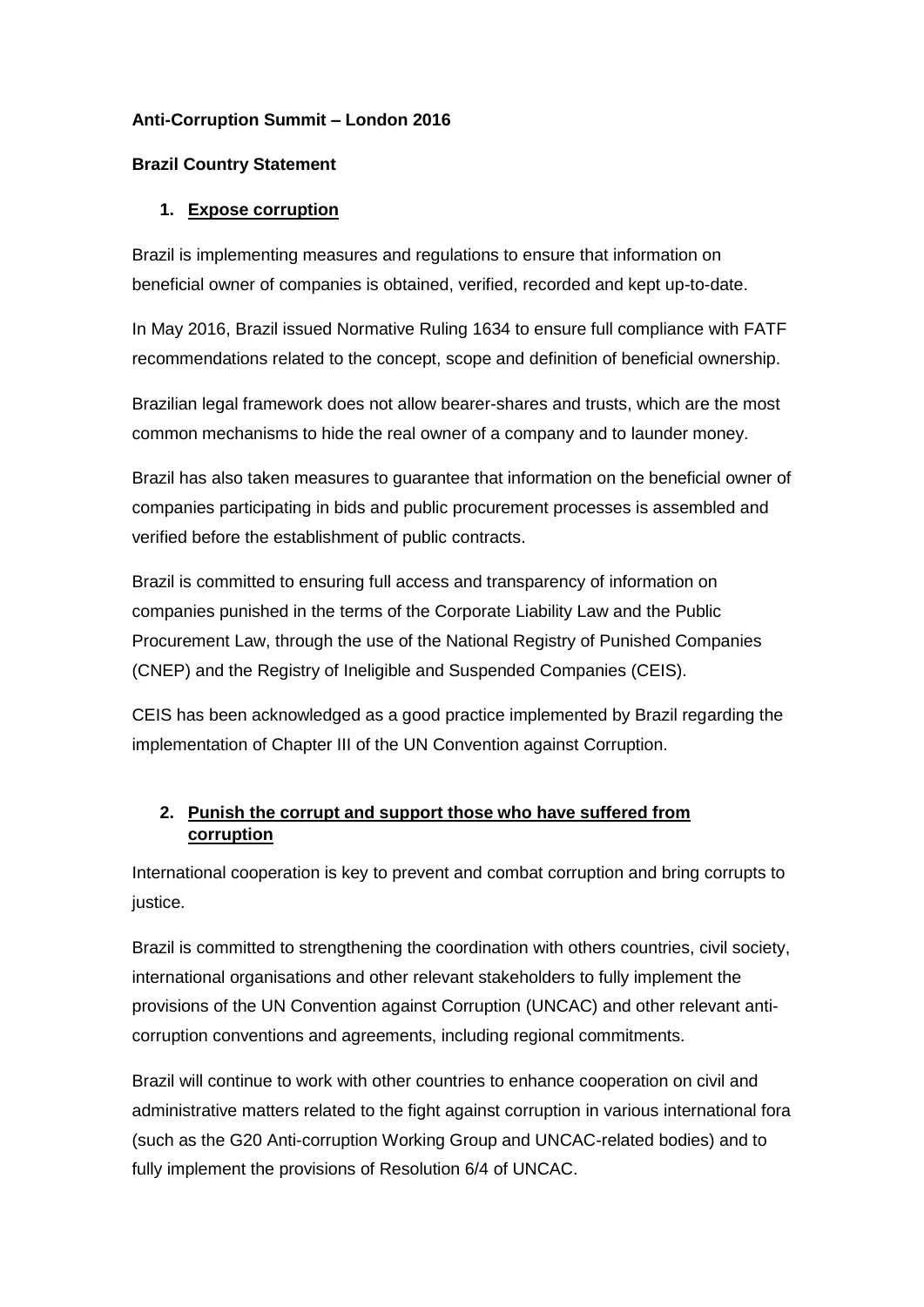Technical assistance plays a pivotal role in implementing the provisions of anticorruption conventions. Brazil is committed to working with other countries to promote technical assistance and the dissemination of best practices.

Brazil will continue to strengthen mechanisms to make it easier for citizens to report corruption, to facilitate actions including by law enforcement on the information provided, and to protect "whistle blowers" and others in the public and private employees who take personal risks to unveil corruption activities.

#### **3. Drive out the culture of corruption, wherever it exists**

Brazil is committed to promote a culture of integrity within both the public and the private sectors.

Brazil is committed to make data on public procurement open by default, providing usable, timely and shareable information. The Transparency Portal has become a successful tool to provide access to data and information on Brazilian Federal Government Budget. It also illustrates the use by Brazil of new technologies as a powerful instrument to prevent corruption.

Promotion of integrity in governmental institutions is a key element in preventing corruption.

Brazil has recently enacted key legislation on conflict of interest. We are implementing a pilot project to adopt a risk-based approach and develop specific integrity programs within public agencies and institutions.

Brazil is committed to disseminate integrity in the public sector as a key value of governmental departments and agencies.

We work on a permanent basis with relevant stakeholders in the private sector for the promotion of integrity, including through the voluntary evaluation of compliance programs and through approaches that target specific sectors and small and mediumsized companies.

We have established the Pro-Ethics program, with the full engagement of the private sector, with a view to promoting a cleaner, more ethical and more transparent business environment.